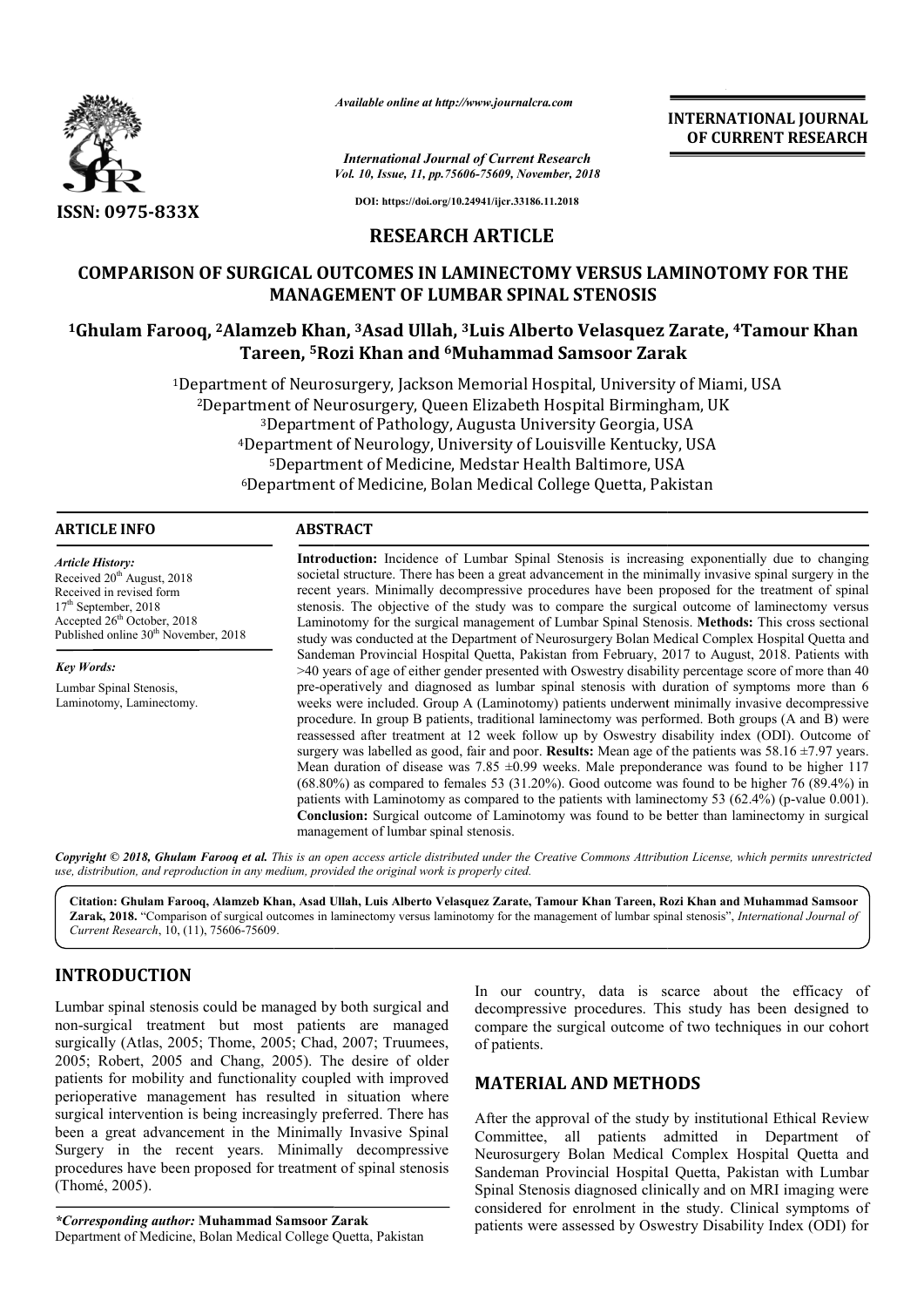back pain, leg pain and walking tolerance in terms of distance, and duration and preoperative percentage score was estimated. Patients of either gender; aged more than 40 years with Oswestry disability percentage score more than 40 pre operatively having symptoms for more than 6 weeks were included in the study. Patients with previous history of spinal surgery, herniated lumbar disc, spinal tumor or cauda equine syndrome were excluded from the study. Patients were randomly divided into two groups, A and B by lottery method. Group A patients underwent minimally invasive decompressive procedure named Laminotomy that includes complete removal of ligamentum flavum, partial excision of laminae, base of spinal process, and small amount of facet process bilaterally. The spinous process, interspinous ligament, facet capsule and part of laminae were meticulously preserved. In group B patients, traditional laminectomy was performed removing lamina, ligamentum flavum, spinous processes with supra and interspinous ligaments. Facet joint capsule was preserved. Surgeries were performed by Consultant Neurosurgeons having at least 5 years of experience. Both groups were reassessed after treatment at 12-week follow-up by Oswestry disability index (ODI). Outcome of surgery was labelled as good (decrease in Oswestry disability questionnaire percentage score of more than 20%), fair (decrease in Oswestry disability questionnaire percentage score of 11% - 20%) and poor (decrease in Oswestry disability questionnaire percentage score of 10% or less).

#### **RESULTS**

Mean age of the patients was  $58.16 \pm 7.97$  years. The minimum age of the patients was 46 years and maximum age of the patients was 67 years. There were 56 (32.90%) patients with  $\leq 60$  years of age and 114 (67.10%) patients with >60 years of age. Mean duration of disease was  $7.85 \pm 0.99$  weeks. The minimum duration of disease was 7 weeks and maximum duration of disease was 9 weeks. There were 97 (57.10%) patients with  $\leq$ 8 weeks of duration of disease and 73 (42.90%) patients with >8 weeks duration of disease. Male preponderance was observed with 117 (68.80%) as compared to 53 (31.20%) females. Overall outcome was found to be good in 129 (75.90%), fair 34 (20%) patients and poor 7 (4.10%) patients. Good outcome was found to be higher 76 (89.4%) in patients with laminotomy as compared to the patients with laminectomy 53 (62.4%). Comparison of outcome between groups showed significant difference (pvalue  $\leq 0.001$ ) (Table 1). Stratification was done to see the effect of age and duration of disease on the outcome. Chisquare test was applied. Results are shown in Tables 2-5. Table no 1 show the outcomes between both groups in general. According to the table results are better for Laminotomy in terms of Good outcome while it has less poor outcomes as compared to the conventional method of Laminectomy.

**Table 1. Comparison of Outcome between Groups**

| Group       | Outcome     |              |            | Total      | P-value |
|-------------|-------------|--------------|------------|------------|---------|
|             | Good        | Fair         | Poor       |            |         |
| Laminectomy | 53 (62.4%)  | $27(31.8\%)$ | $5(5.9\%)$ | 85 (100%)  | 0.001   |
| Laminotomy  | 76 (89.4%)  | $7(8.2\%)$   | $2(2.4\%)$ | 85 (100%)  |         |
| Total       | 129 (75.9%) | $34(20\%)$   | $7(4.1\%)$ | 170 (100%) |         |

**Table 2. Comparison of Outcome between two Groups with age < 60 year (n=56)**

| Group       | <b>Dutcome</b> |             |             |             | P-value |
|-------------|----------------|-------------|-------------|-------------|---------|
|             | Good           | Fair        | Poor        |             |         |
| Laminectomy | $21(63.6\%)$   | 7(21.2%)    | $5(15.2\%)$ | $33(100\%)$ | 0.005   |
| Laminotomy  | $23(100\%)$    | 0(0)        | 0(0)        | 23 (100%)   |         |
| Total       | 44 (78.6%)     | $7(12.5\%)$ | $5(8.9\%)$  | 56 (100%)   |         |

**Table 3. Comparison of Outcome between Groups with age > 60 years** (**n=114)**

| Group       | Outcome      |              |            |              | P-value |
|-------------|--------------|--------------|------------|--------------|---------|
|             | Good         | Fair         | Poor       |              |         |
| Laminectomy | $32(61.5\%)$ | $20(38.5\%)$ | 0(0)       | 52 (100%)    | 0.002   |
| Laminotomy  | 53 (85.5%)   | $7(11.3\%)$  | $2(3.2\%)$ | $62(100\%)$  |         |
| Total       | 85 (74.6%)   | 27(23.7%)    | $2(1.8\%)$ | $114(100\%)$ |         |

**Table 4. Comparison of Outcome between Groups with Duration of Disease ≤8 Weeks** (**n=97)**

| Group       | Outcome    |              | Total      | P-value   |       |
|-------------|------------|--------------|------------|-----------|-------|
|             | Good       | Fair         | Poor       |           |       |
| Laminectomy | 34(63%)    | $15(27.8\%)$ | $5(9.3\%)$ | 54 (100%) | 0.015 |
| Laminotomy  | 38 (88.4%) | 3(7%)        | 2(4.7%)    | 43 (100%) |       |
| Total       | 72 (74.2%) | $18(18.6\%)$ | $7(7.2\%)$ | 97 (100%) |       |

**Table 5. Comparison of Outcome between Groups with Duration of Disease >8 Weeks** (**n=56)**

| Group       | Outcome    |              |      | Total       | P-value |  |
|-------------|------------|--------------|------|-------------|---------|--|
|             | Good       | Fair         | Poor |             |         |  |
| Laminectomy | 19 (61.3%) | 12(38.7%)    | 0(0) | $31(100\%)$ | 0.003   |  |
| Laminotomy  | 38 (90.5%) | $4(9.5\%)$   | 0(0) | $42(100\%)$ |         |  |
| Total       | 57 (78.1%) | $16(21.9\%)$ | 0(0) | 73 (100%)   |         |  |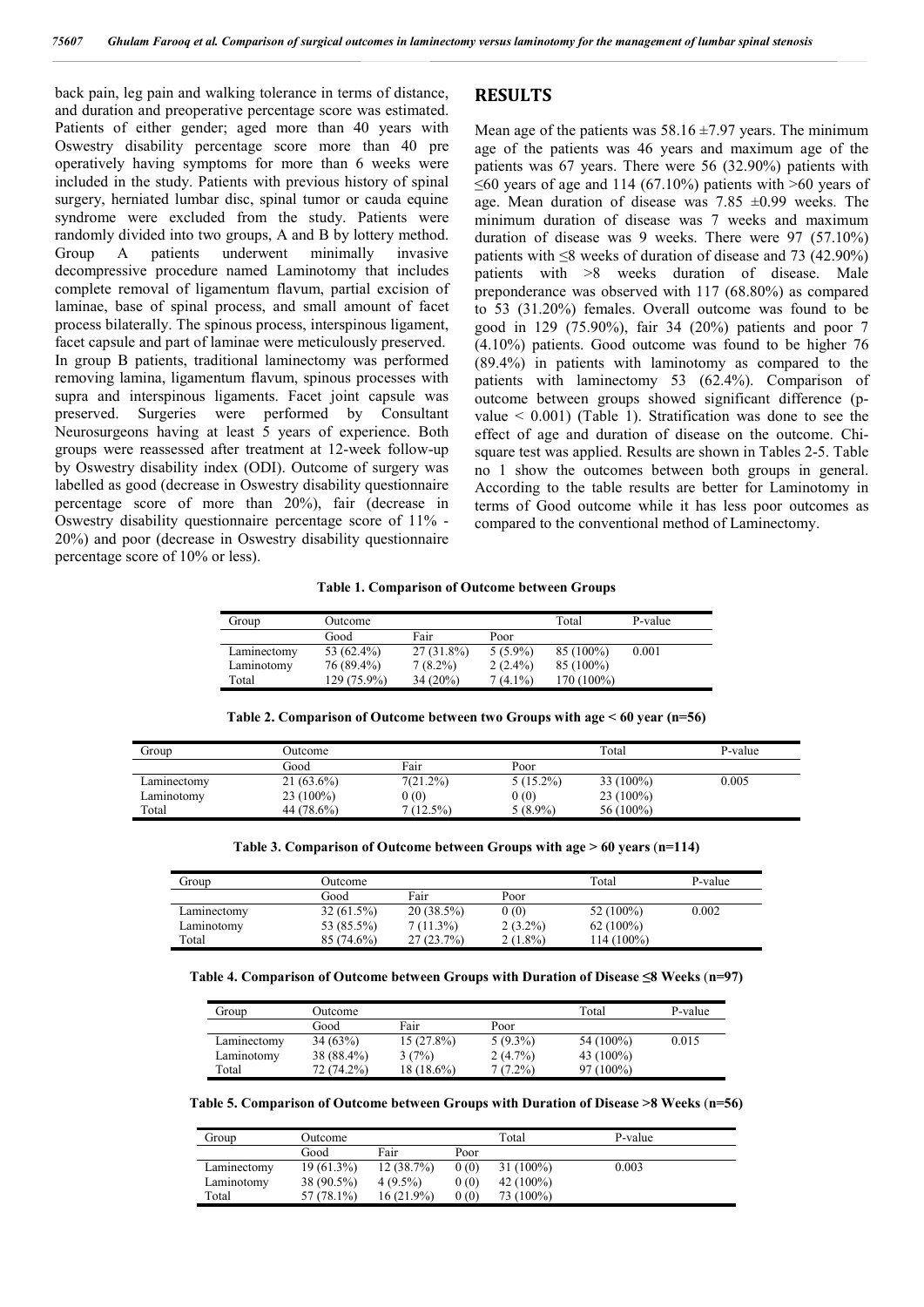Moreover, the P-Value is also significant here. Table no 2 is formulated to focus on the outcomes between Laminectomy and Laminotomy in the age group of  $\leq 60$  years, which shows that Laminotomy shows promising results in this age group as the good outcomes are more than Laminectomy. Additionally, it has less poor results when compared to laminectomy whereas, the results are statically significant. Table no 3 is for the age of  $> 60$  Years. In this age group, Laminotomy shows better results as compared to Laminectomy. However, the poor outcomes in Laminotomy are more than Laminectomy, but the results are statistically significant. Table no 4 shows the comparison in two groups when the duration of disease is  $\leq 8$ weeks. Here in this table, Laminotomy yields better results as compared to Laminectomy owing to more good outcomes and less poor outcomes. The results here are also statistically significant. According to Table no 5, Laminotomy has better results than Laminectomy when the duration of disease is  $> 8$ weeks. It can be concluded owing to its better outcomes and less poor outcomes. The results are statistically significant here.

## **DISCUSSION**

Narrowing of spinal canal is termed as Lumbar Spinal Stenosis with resultant compression of neural elements. Lumbar Spinal Stenosis may be classified into two subgroups, congenital/developmental and acquired (Robert, 2005). Acquired Spinal Stenosis is the most common condition leading to spinal surgery in elderly population (Fu, 2008). Spinal canal degenerative changes lead to central stenosis from ligamentum flavum hypertrophy, facet hypertrophy, disc bulging and hypertonic osteophytes while intervertebral foramen compression can result from facet joint hypertrophy (Truumees, 2005). Patients usually present with backache, radiculopathy and neurogenic claudication (Chad, 2007).

The aim of all operative interventions is to decompress neural elements. The incidence of Lumbar Spinal Stenosis is increasing exponentially in patients older than 60 years due to changing societal structure and is found on magnetic resonance imaging in more than 20% of cases (Thome, 2008). The desire of older patients for mobility and functionality coupled with improved perioperative management has resulted in situation where surgical intervention is being increasingly preferred. Lumbar Spinal Stenosis has therefore been gaining importance generally and for Spinal Surgeons in particular (Thome, 2008). Laminectomy is the most popular surgical decompression of Lumbar Spinal Stenosis involving extensive removal of posterior elements including laminae, spinous processes, interspinous ligaments and even facet joints (Rahman, 2009). Decompressive laminectomy is considered the standard surgical treatment in these patients and we routinely perform laminectomy at our Institution. Spinal instability has been implicated as a cause of surgical failures, because wide posterior decompression significantly alters spinal anatomy and biomechanics, thus prompting many spine surgeons to perform fusion procedures to treat Lumbar Spinal Stenosis. Decompressive laminectomy is considered the standard surgical treatment in these patients but according to the results of a Meta-Analysis, it was successful in only 64% of the cases (Postacchini, 1999). Instead of combining fusion with decompression and thus maximizing surgery and associated perioperative risks, other investigators have attempted to decrease the operative failure rate by minimizing the invasiveness of decompressive procedure. Fenestration or

Laminotomy has been propagated to spare the dorsal midline structures completely to maintain normal sagittal spinal alignment in contrast to laminectomy that does not save these important stabilizing structures. Among Various decompressive techniques, encouraging results have been reported particularly for laminotomy in which contralateral decompression is achieved by undercutting the spinous process and widening the contralateral foramen at the same time. Laminotomy is decompressive technique that was used for lumbar discectomy. This minimally destructive procedure has the advantage of preserving most posterior elements with minimal instability post operatively which is, postlaminectomy kyphosis. The window technique removes partial facet joint for enlarging foraminas, ventral cortex and cancellous bone of vestigial laminae and base of spinous process for enlarging spinal canal, so that it can be used as treatment option both for congenital and degenerative spinal canal stenosis (Oertel, 2006). After surgical treatment, good or excellent results and return to premorbid activity levels have been reported in 60 to 85% of cases (Postacchini, 1999; Jolles, 2001; Cornefjord, 2000). Fu YS et al. showed good results in 89% and fair in 11% of patients undergoing window technique and good results in 63%, fair in 30% and poor in 7% of patients undergoing laminectomy (Fu, 2008).

In this study, Good outcome was found to be higher 76 (89.4%) in patients with laminotomy as compared to the patients with laminectomy 53 (62.4%) (p-value 0.001). Somewhat similar results were found in other studies as well. Male and female gender had significant improvement with same degree in relation to laminotomy versus laminectomy and no difference was found among these two groups. A study showed good results in 89% and fair in 11% of patients undergoing window technique and good results in 63%, fair in 30% and poor in 7% of patients undergoing laminectomy. The Maine Lumbar Spine Study prospectively compared surgical with medical treatment in 148 patients with lumbar stenosis and found at 1-year follow-up that 55% of the surgical group versus 28% of the medical group reported improvement in their symptoms (Atlas, 1996). In a more recent 4-year followup study in 119 of the same patients, 70% of the surgical group versus 52% of the medical group reported that their predominant symptom was improved. In addition, surgical treatment was associated with greater improvement in patient satisfaction (63%) than nonsurgical treatment (42%) at 4- year evaluation. Other studies have shown that surgical outcome correlates with the severity of preoperative stenosis (Jonsson, 1997). Meta-analysis of 74 series on lumbar stenosis demonstrated good to excellent results in 64% of cases (Turner, 1992). Longer-term (up to 8-year) outcome reviews suggest slowly decreasing levels of patient satisfaction, [18] which may be associated with bone re-growth in some cases (Postacchini, 1992).

Despite adequate decompression, some patients may not be able to resume work requiring heavy physical labor. Patients with advanced chronic radicular neurologic deficits associated with muscle atrophy are unlikely to recover fully. Low back pain in the paravertebral area, which may be due to underlying degenerative arthritis rather than to an entrapment radiculopathy, is the least likely symptom to be relieved by decompressive surgery (Grabias, 1980; Johnsson, 1991). however, in many patients surgery eliminates the preoperative claudication-like low back and sacroiliac pain worsened by ambulation.